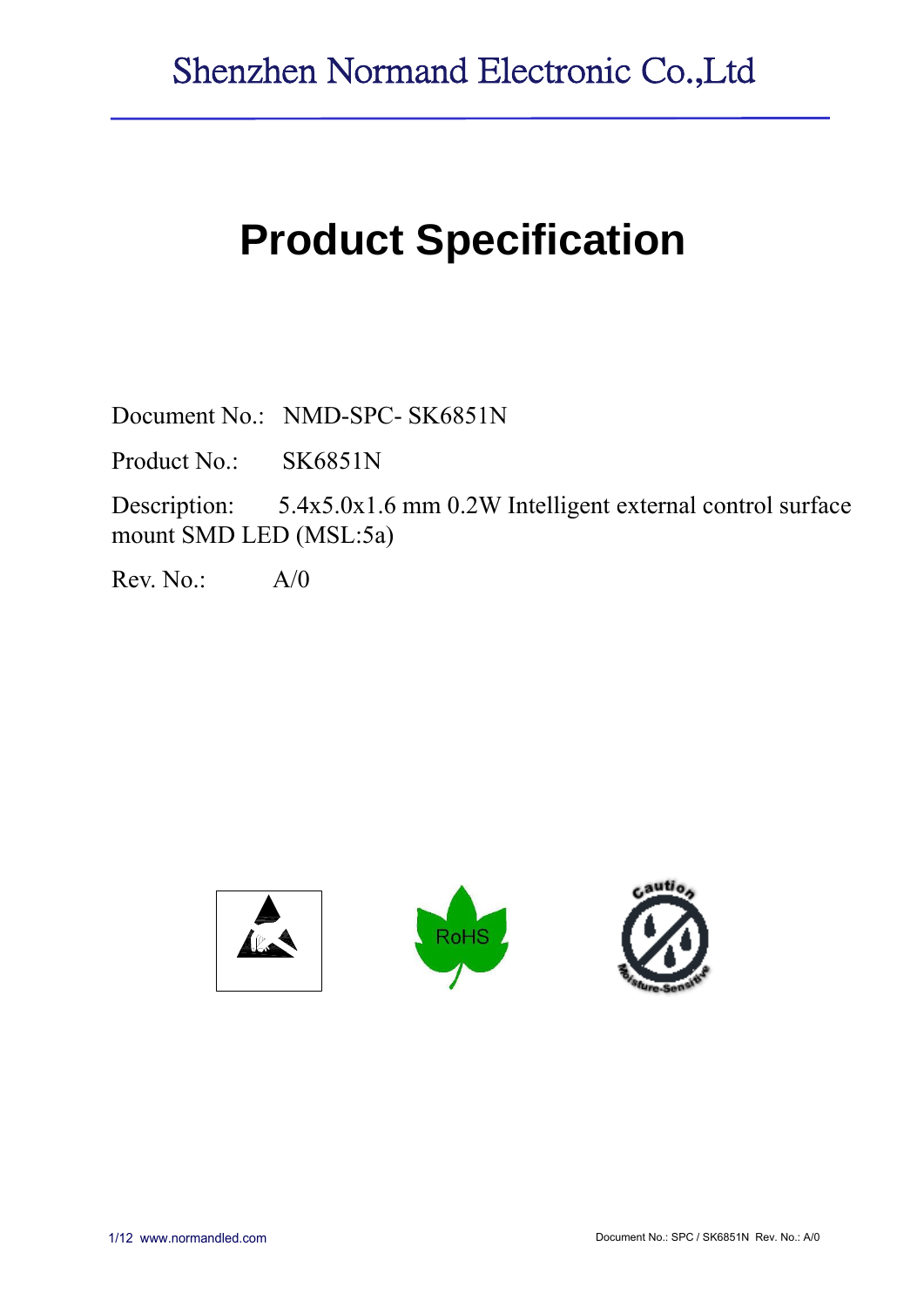# **CONTENTS**

| $2\overline{ }$ |  |
|-----------------|--|
| 3 <sub>1</sub>  |  |
| 4,              |  |
| 5 <sub>1</sub>  |  |
| $6\sqrt{ }$     |  |
|                 |  |
| 8 <sub>1</sub>  |  |
| $9_{\sim}$      |  |
|                 |  |
| 11 <sub>2</sub> |  |
|                 |  |
|                 |  |
|                 |  |
| $15 -$          |  |
| 16 <sub>1</sub> |  |
| 17 <sub>1</sub> |  |
|                 |  |
|                 |  |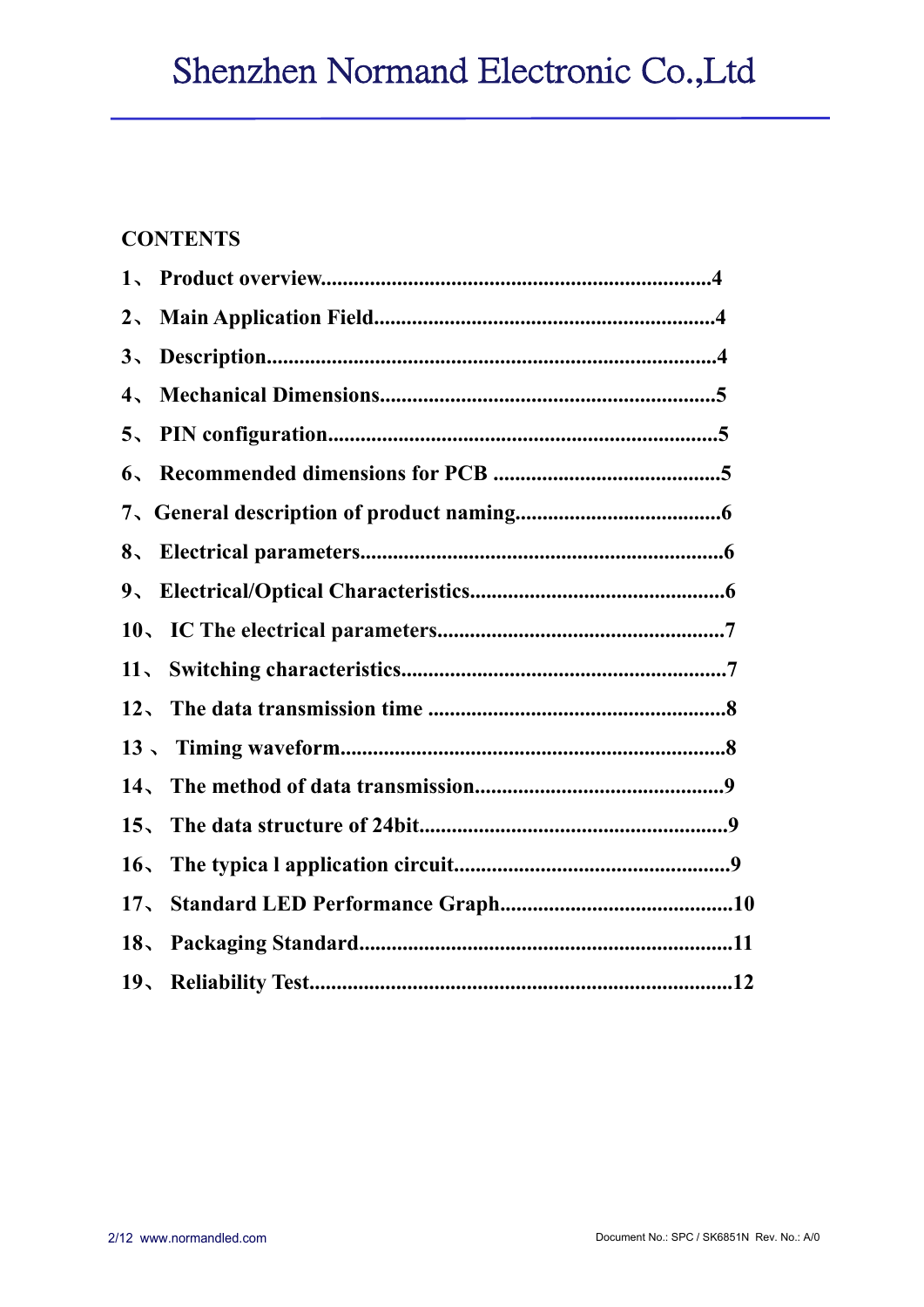#### **1. Product Overview :**

**SK6851N is a smart LED control circuit and light emitting circuit in one controlled LED source, which has the shape of a 5050 LED chip. Each lighting element is a pixel, and the intensities of the pixels are contained within the intelligent digital interface input. The output is driven by patented PWM technology, which effectively guarantees high consistency of the color of the pixels. The control circuit consists of a signal shaping amplification circuit, a built-in constant current circuit, and a high precision RC oscillator.**

**The data protocol being used is unipolar RZ communication mode. The 24-bit data is transmitted from the controller to DIN of the first element, and if it is accepted it is extracted pixel to pixel. After an internal data latch, the remaining data is passed through the internal amplification circuit and sent out on the DO port to the remaining pixels. The pixel is reset after the end of DIN. Using automatic shaping forwarding technology makes the number of cascaded pixels without signal transmission only limited by signal transmission speed.**

**The LED has a low driving voltage (which allows for environmental protection and energy saving), high brightness, scattering angle, good consistency, low power, and long life. The control circuit is integrated in the LED above.**

#### 2. **Main Application Field:**

● Full color LED string light, LED full color module, LED super hard and soft lights, LED quardrail tube, **LED appearance / scene lighting**

● **LED point light, LED pixel screen, LED shaped screen, a variety of electronic products, electrical equipment etc.**

#### 3. **Description:**

● **Top SMD internal integrated high quality external control line serial cascade constant current IC;**

● control circuit and the RGB chip in SMD 5050 components, to form a complete control of pixel, color **mixing uniformity and consistency;**

●**built-in data shaping circuit, a pixel signal is received after wave shaping and output waveform distortion will not guarantee a line;**

- ●**The built-in power on reset and reset circuit, the power does not work;**
- ●**gray level adjusting circuit (256 level gray scale adjustable);**
- **red drive special treatment, color balance:**
- **line data transmission;**
- **plastic forward strengthening technology, the transmission distance between two points over 10M;**
- ●**Using a typical data transmission frequency of 800 Kbps, when the refresh rate of 30 frames per sec.**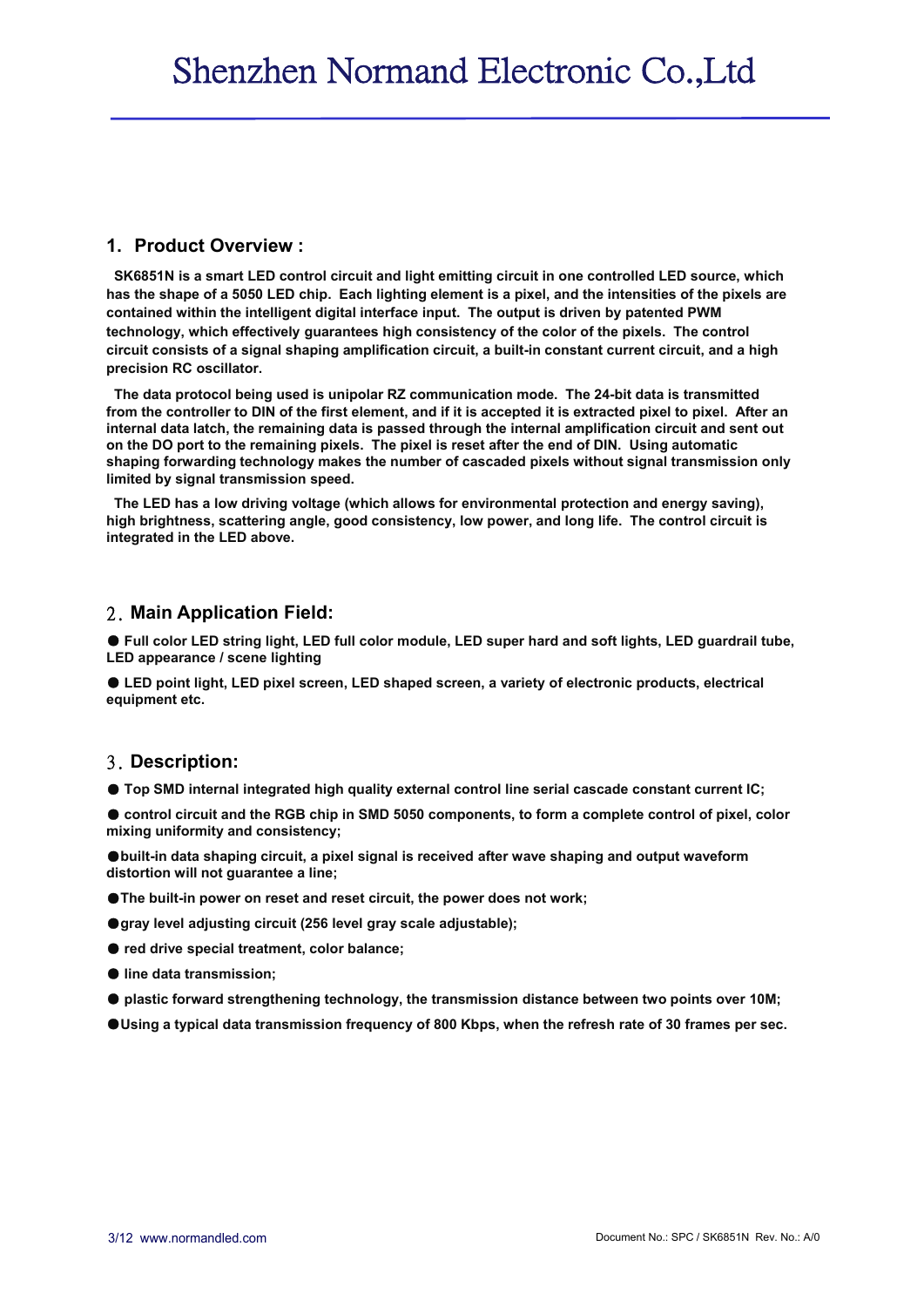# Shenzhen Normand Electronic Co.,Ltd







Notes:

1. All dimensions are in millimeters.

2. Tolerance is ±0.1mm unless otherwise noted

#### **5.** PIN configuration

| NO. | <b>Symbol</b> | <b>Function description</b> |  |
|-----|---------------|-----------------------------|--|
|     | VDD           | Power supply LED            |  |
|     | VSS           | Ground                      |  |
| 3   | <b>DOUT</b>   | Control data signal output  |  |
| 4   | DIN           | Control data signal input   |  |

**6.** Recommended dimensions for PCB

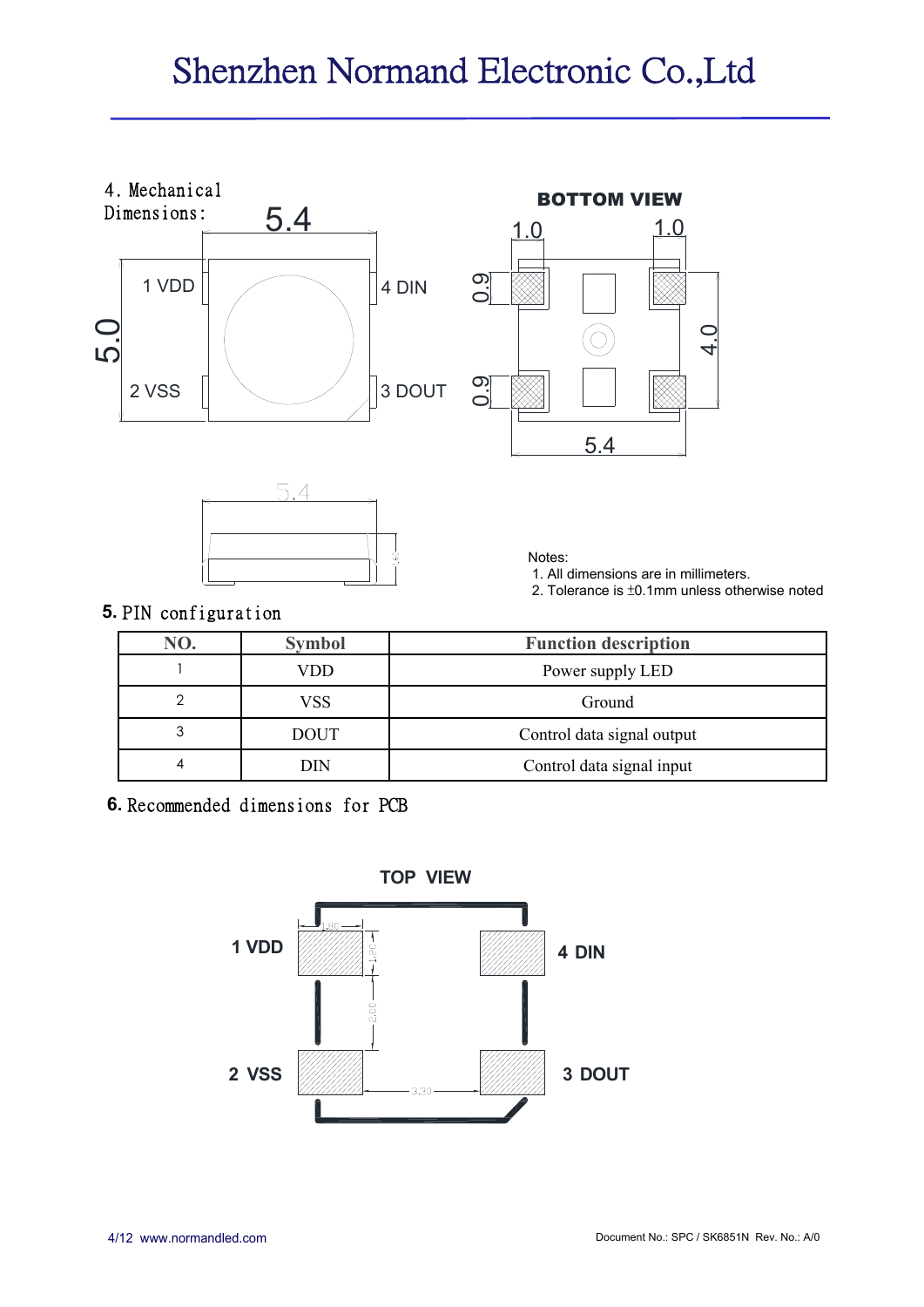# **7.** General description of product naming.

# product naming. **SK 6851N-000**  ① ② ③

|                                                                                                         |                                                       | Э)                                 |
|---------------------------------------------------------------------------------------------------------|-------------------------------------------------------|------------------------------------|
| Series                                                                                                  | IC series and current<br>code                         | <b>Internal Cooding</b>            |
| The default is to<br>integrate the RGB<br>chip with the IC in<br>the $5.4x5.0x1.6mm$<br>package outline | Refers to the 68 series<br>IC 12MA current<br>version | 000: Represents internal<br>coding |

#### **8.** Electrical parameters (Ta=25℃,VSS=0V) :

| Parameter            | Symbol                      | Range               | Unit |
|----------------------|-----------------------------|---------------------|------|
| Power supply voltage | VDD                         | $+3.8$ $-$ +4.2     |      |
| Logic input voltage  | $V_{IN}$                    | $-0.5 \sim$ VDD+0.5 |      |
| Working temperature  | Topt                        | $-40$ $-+85$        | ℃    |
| Storage temperature  | Tstg                        | $-40$ $-+85$        | ℃    |
| ESD pressure(DM)     | $\mathsf{V}_{\mathsf{ESD}}$ | 200                 |      |
| ESD pressure(HBM)    | $\mathsf{V}_{\mathsf{ESD}}$ | >2K                 |      |

### **9.** Electrical/Optical Characteristics:

| Color | SK6851N                 |                |  |  |  |
|-------|-------------------------|----------------|--|--|--|
|       | Dominate Wavelength(nm) | Luminance(mcd) |  |  |  |
| Red   | 620-630                 | 320-580        |  |  |  |
| Green | 520-535                 | 815-1275       |  |  |  |
| Blue  | 460-475                 | 160-320        |  |  |  |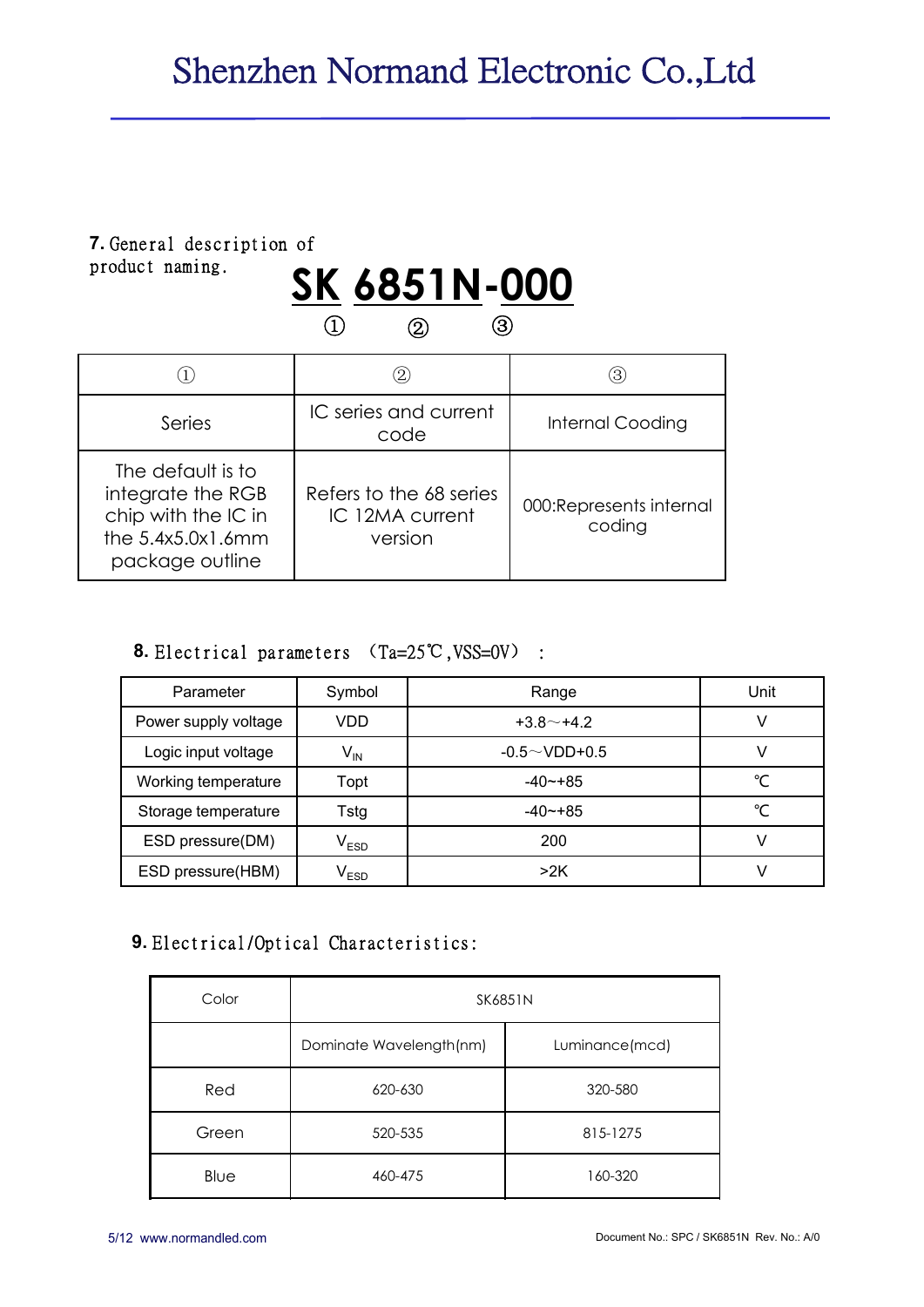### **10.** The IC electrical parameters (unless otherwise specified, TA=-20 ~ +70 ℃, VDD=3.8-4.2V, VSS=0V):

| Parmeter                               | Symbol                  | Min   | <b>Typical</b> | Max | Unit       | Test conditions                        |
|----------------------------------------|-------------------------|-------|----------------|-----|------------|----------------------------------------|
| The Chip clamp voltage                 | <b>VDD</b>              |       | 3.9            |     | $\vee$     | IDD=1mA时,VDD                           |
| The Chip clamp current                 | <b>IDD</b>              |       | 30             | --  | mA         | VDD=4.0V, OUT<br>R/G/B OFF             |
| Static power<br>consumption            | $I_{DD}$                |       | 0.3            |     | mA         | VDD=3.5V, OUT<br>R/G/B OFF             |
| The signal input flip                  | VIH                     | 6.3   |                |     | $\vee$     | $VDD=3.8V$                             |
| threshold                              | VIL                     |       | ---            | 4.8 | $\vee$     |                                        |
| OUT R/G/B output<br>current            | $I_{\text{max}}$        |       | 9.5            | $-$ | mA         | $VDD = 4V$ , $VOUT = 2V$               |
| The frequency of PWM                   | <b>FPWM</b>             |       | 4.0            | --- | <b>KHZ</b> |                                        |
| Static power<br>consumption            | $I_{DD}$                |       | 3.6            |     | mA         |                                        |
|                                        | $\%$ VS.V <sub>DS</sub> | $---$ | 0.5            | --- | $\%$       | $V_{DS}$ =1~3V, VDD=3.8V               |
| OUTR / G / B port current<br>variation | %VS.VDD                 |       | 2.5            |     | $\%$       | $VDD = 3.5 - 4.2V,$<br>$V_{DS} = 1.0V$ |
|                                        | %VS.<br>Temp.           |       | 5.0            |     | $\%$       | $I_{OUT} = 9.5mA$ , Temp=-<br>40~+85°C |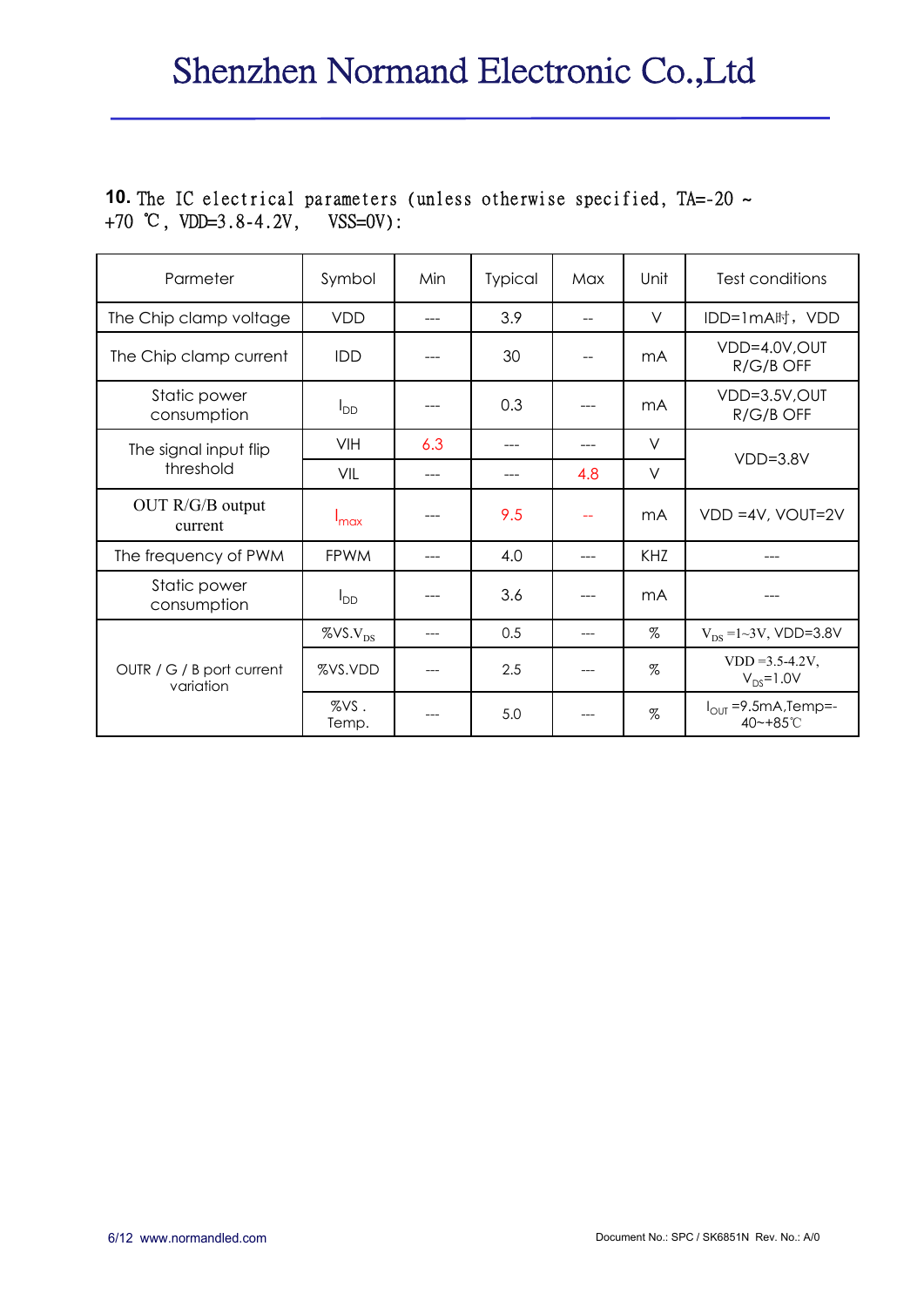| Parameter                         | Symbol      | Min | <b>Typical</b> | Max | Unit | Test conditions                   |
|-----------------------------------|-------------|-----|----------------|-----|------|-----------------------------------|
| The speed of data<br>transmission | fDIN        |     | 800            |     | KHZ  | The duty ratio of 67%<br>(data 1) |
| Signal transmission               | <b>TPLH</b> |     | 67             |     | ns   | $DIN \rightarrow DOUT$            |
| delay                             | <b>TPHL</b> |     | 82             |     | ns   |                                   |
| <b>DOUT</b> transmission          | <b>TTLH</b> |     | 9.6            |     | ns   | $DOUI \rightarrow GND$            |
| delay                             | <b>TTHL</b> |     | 11.6           |     | ns   |                                   |
| <b>IOUT Rise/Drop</b>             | Tr          |     | 22             |     | ns   | $VDS=1.5$                         |
| Time                              | Τf          |     | 110            |     | ns   | IOUT=9.5mA                        |

## **11.** Switching characteristics(VCC=3.9V Ta=25 ℃):



#### **12.** The data transmission time (TH+TL=1.25µs±600ns):

|                  | <b>Name</b>                   | Min. | <b>Standard</b><br>value | Max. | Unit    |
|------------------|-------------------------------|------|--------------------------|------|---------|
| T                | Code period                   | 1.20 | --                       |      | μs      |
| <b>T0H</b>       | 0 code, high level time       | 0.20 | 0.30                     | 0.40 | μs      |
| <b>TOL</b>       | 0 code, low level time        | 0.80 | --                       |      | $\mu$ s |
| T <sub>1</sub> H | 1 code, high level time       | 0.65 | 0.90                     | 1.0  | μs      |
| <b>T1L</b>       | 1 code, low level time        | 0.20 | --                       |      | $\mu$ s |
| <b>Trst</b>      | Reset code, low level<br>time | >80  | --                       |      | μs      |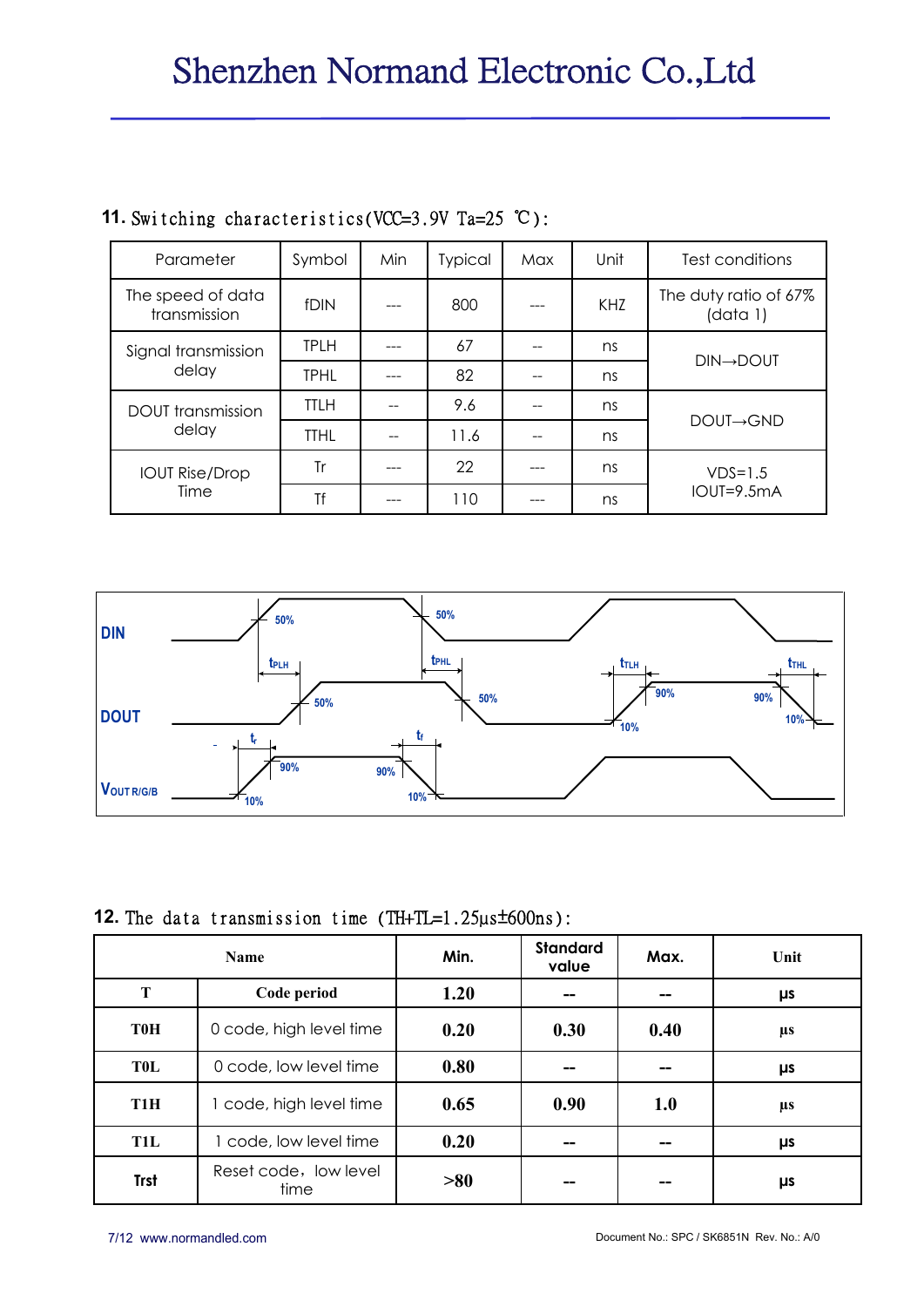1. The protocol uses a unipolar zeroing code. Each symbol must have a low level. Each symbol in this protocol starts with a high level. The high time width determines the "0" or "1" code.. 2. When writing programs, the minimum symbol period is 1.2μs. 3. The high time of "0" code and "1" code should be in accordance with the stipulated range in the above table. The low time

requirement of "0" code and "1" code is less than 20μs.

### **13.** Timing waveform:





### **14.** The method of data transmission:



Note: the D1 sends data for MCU, D2, D3, D4 for data forwarding automatic shaping cascade circuit.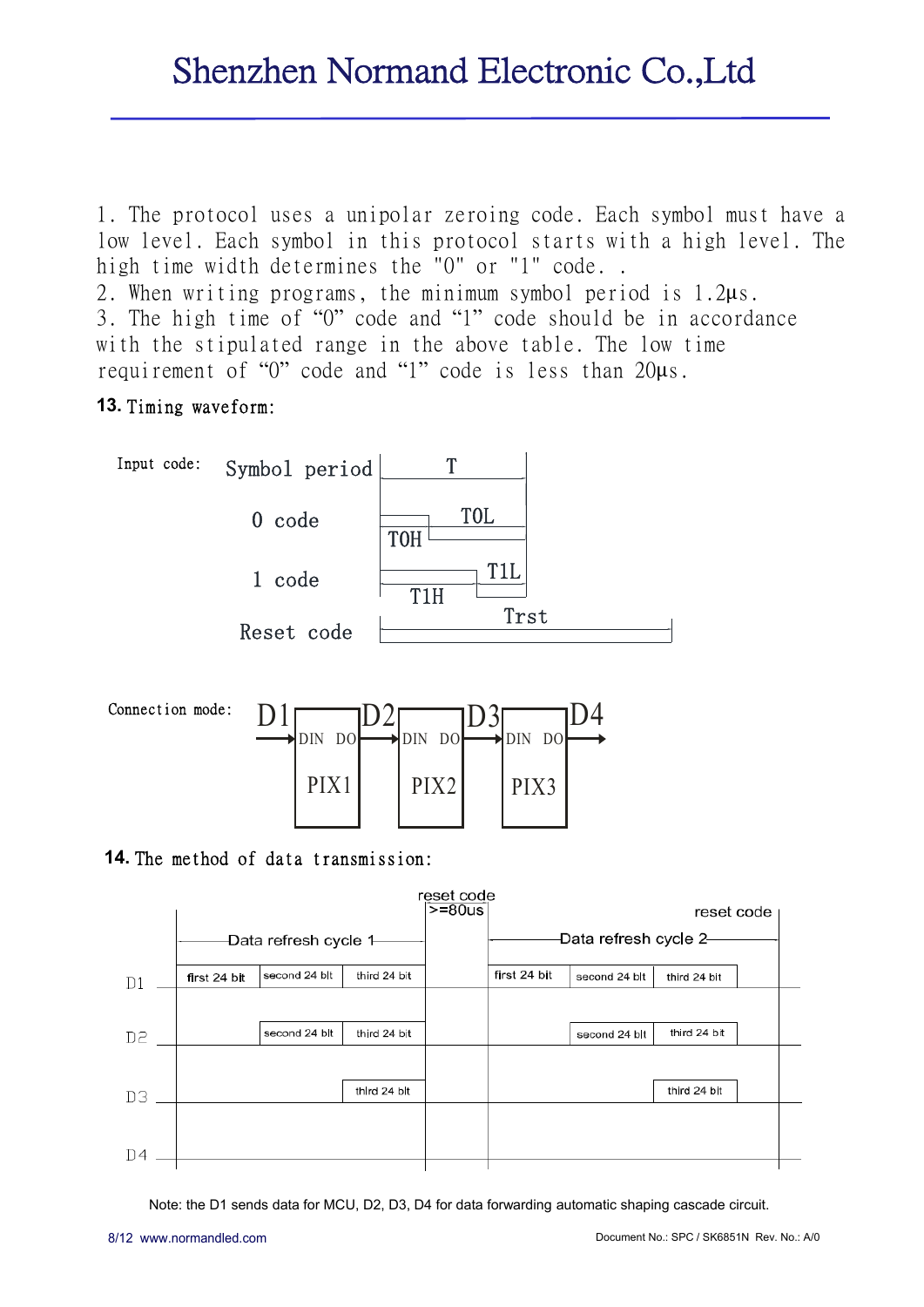#### **15.** The data structure of

|  |  |  | R3   R2   R1   R0   B7   B6   B5   B4   B3   B2   B1   B0 |  |  |  |
|--|--|--|-----------------------------------------------------------|--|--|--|

Note: high starting, in order to send data (G7 - G6 - ...... ..B0)

#### **16.** The typical application circuit:



Application Description:

1. In the above application diagram, C1 is 10nf and D1 is SS14 Schottky diode;

2. Current limiting resistor R1 can only be connected in series at the front end of each string of lamp beads, not in series at the middle and tail ends of lamp beads;

3. It is necessary to calculate the resistance value of R1 current limiting resistance according to different number of series connected lamp beads.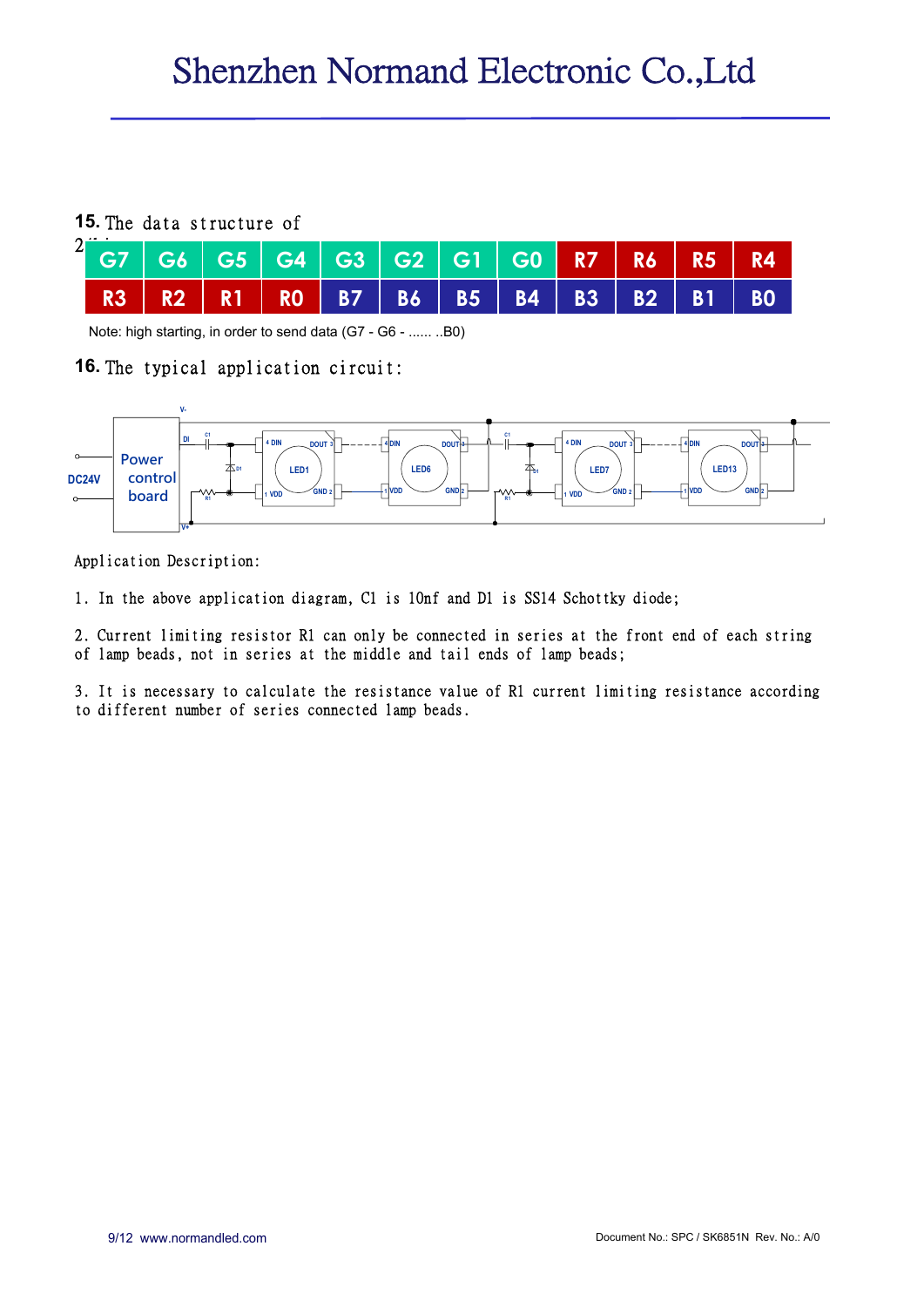#### 17. Standard LED Performance Graph:



Thermal Pad Temperature vs. Relative Light Output







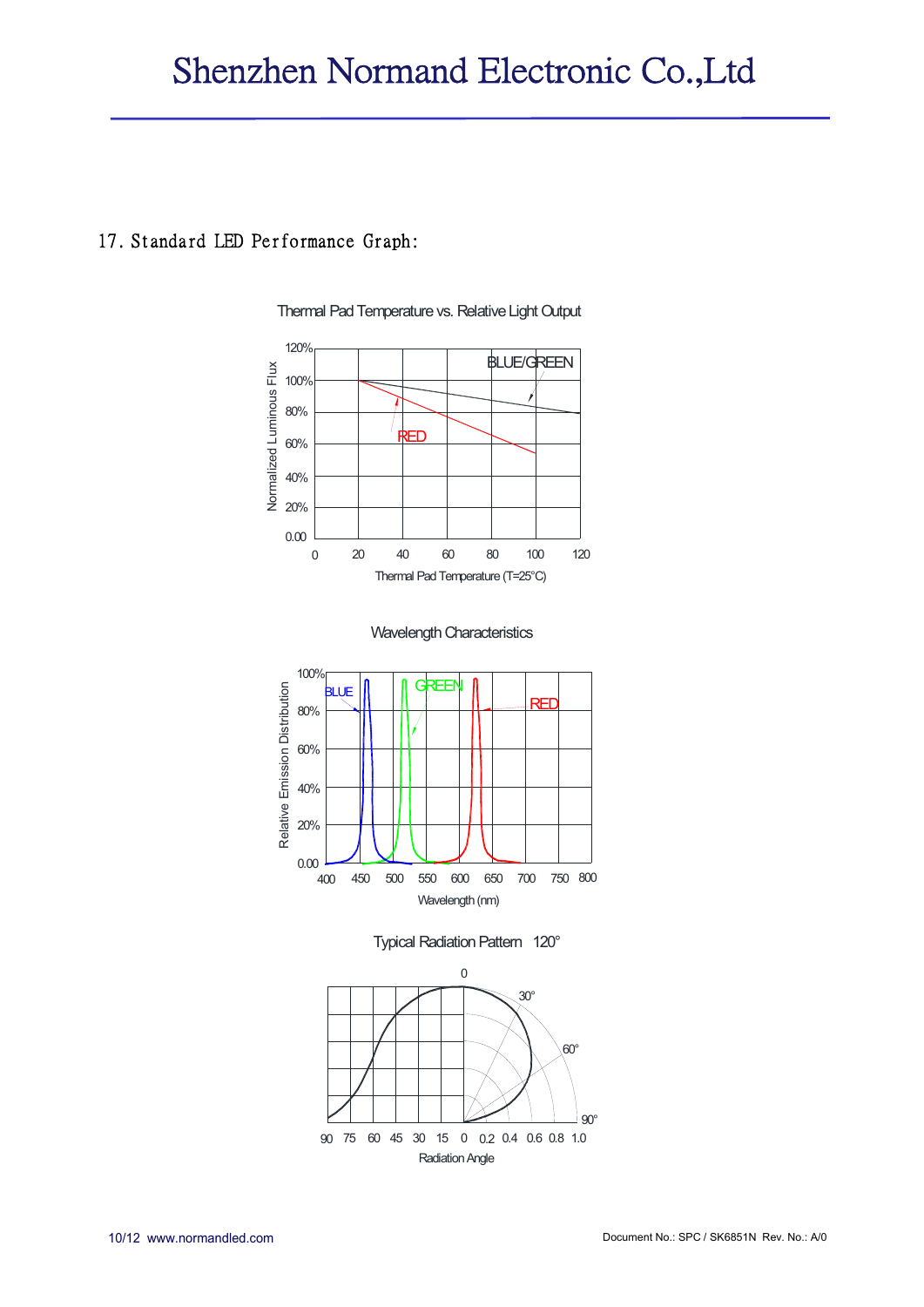#### 18. Packaging Standard:



 **S K 6851N**

The reel pack is applied in SMD LED. The LEDs are packed in cardboard boxes after packaging in normal or antielectrostatic bags. cardboard boxes will be used to protect the LEDs from mechanical shocks during transportation. The boxes are not water resistant and therefore must be kept away from water and moisture.